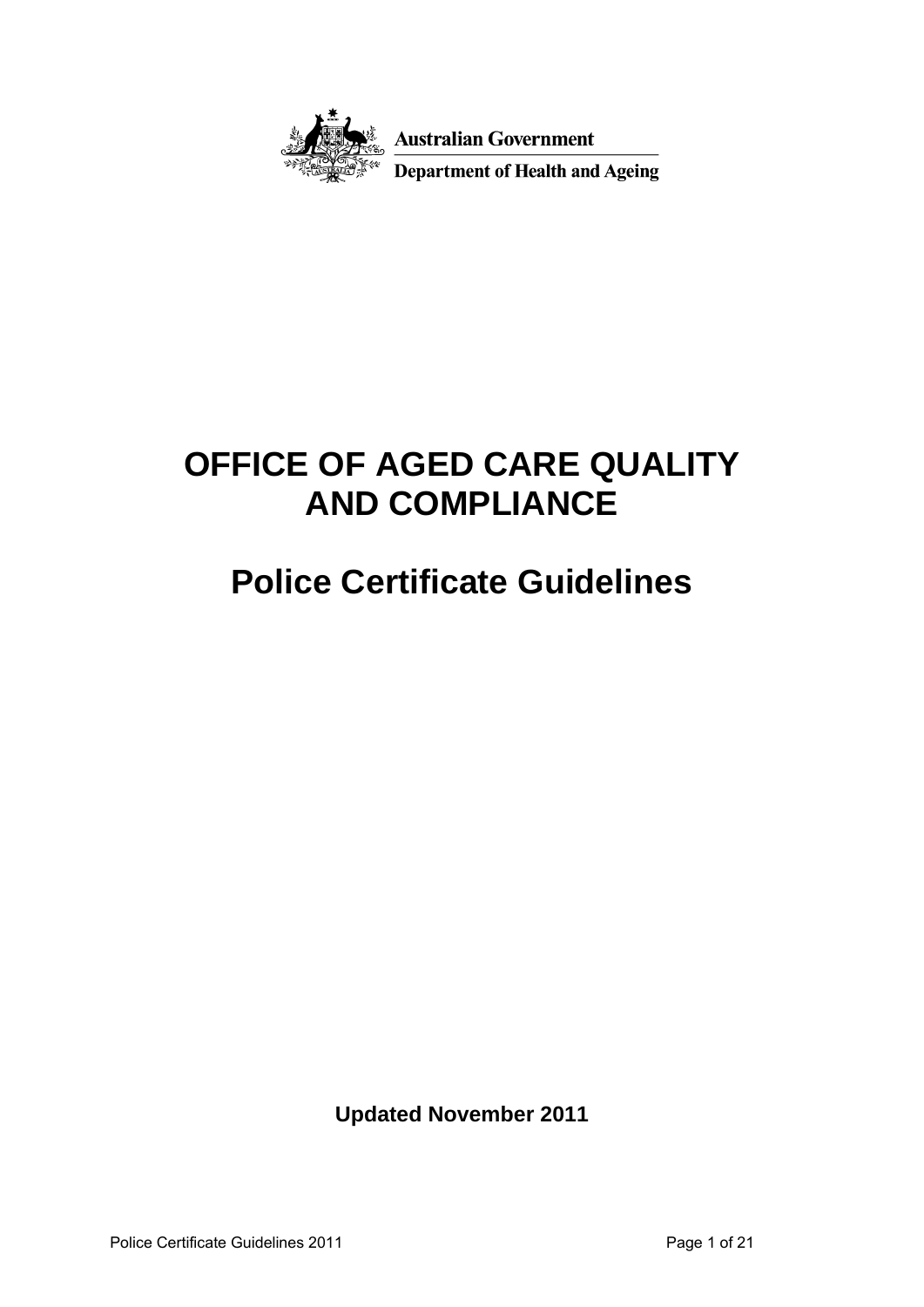# **Police Certificate Guidelines**

| 1                       |                                                                     |                                                                                                                                                              |  |  |
|-------------------------|---------------------------------------------------------------------|--------------------------------------------------------------------------------------------------------------------------------------------------------------|--|--|
| $\mathbf{2}$            |                                                                     |                                                                                                                                                              |  |  |
| 3                       |                                                                     |                                                                                                                                                              |  |  |
|                         | 3.1<br>3.2<br>3.3<br>3.4                                            |                                                                                                                                                              |  |  |
| $\overline{\mathbf{4}}$ |                                                                     |                                                                                                                                                              |  |  |
|                         | 4.1<br>4.2<br>4.3<br>4.4<br>4.5<br>4.6<br>4.7<br>4.8<br>4.9<br>4.10 |                                                                                                                                                              |  |  |
| 5 <sup>5</sup>          |                                                                     |                                                                                                                                                              |  |  |
|                         | 5.1<br>5.2<br>5.3<br>5.4<br>5.5<br>5.6<br>5.7<br>5.8                | COMMITTING AN OFFENCE DURING THE THREE YEAR POLICE CERTIFICATE EXPIRY PERIOD  12<br>REFUSING OR TERMINATING EMPLOYMENT ON THE BASIS OF A CRIMINAL RECORD  12 |  |  |
| 6                       |                                                                     |                                                                                                                                                              |  |  |
|                         | 6.1<br>6.2<br>6.3<br>6.4<br>6.5<br>6.6<br>6.7                       |                                                                                                                                                              |  |  |
| 7                       |                                                                     |                                                                                                                                                              |  |  |
|                         | 7.1<br>7.2<br>7.3                                                   |                                                                                                                                                              |  |  |
| 8                       |                                                                     |                                                                                                                                                              |  |  |
|                         | 8.1<br>8.2<br>8.3<br>8.4                                            |                                                                                                                                                              |  |  |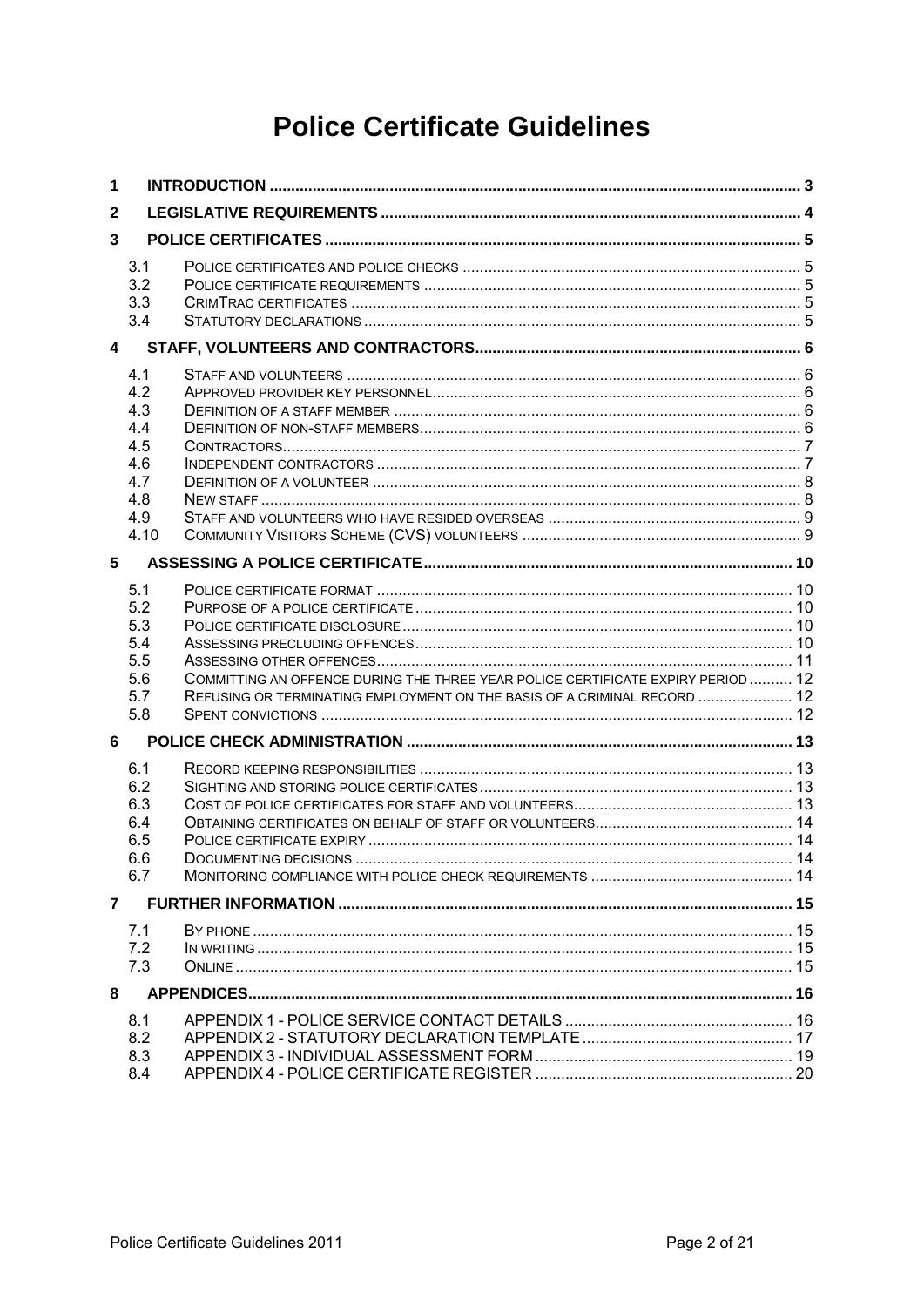# <span id="page-2-0"></span>**1 INTRODUCTION**

These Guidelines have been developed to assist approved providers with the management of police check requirements under the *Accountability Principles 1998* (the Accountability Principles) made pursuant to the *Aged Care Act 1997* (the Act).

Police check requirements were implemented in 2007 and strengthened in 2009 as part of the Australian Government's ongoing commitment to protect the health safety and wellbeing of vulnerable aged care recipients.

Police checks are intended to complement robust recruitment practices and are part of an approved provider's responsibility to ensure all **staff** and [volunteers](#page-7-0)<sup>[1](#page-2-1)</sup> are suitable to provide care to the aged.

<span id="page-2-1"></span><sup>1</sup>  $1$  For more information please see 4.3 Definition of a staff member; and 4.7 Definition of a volunteer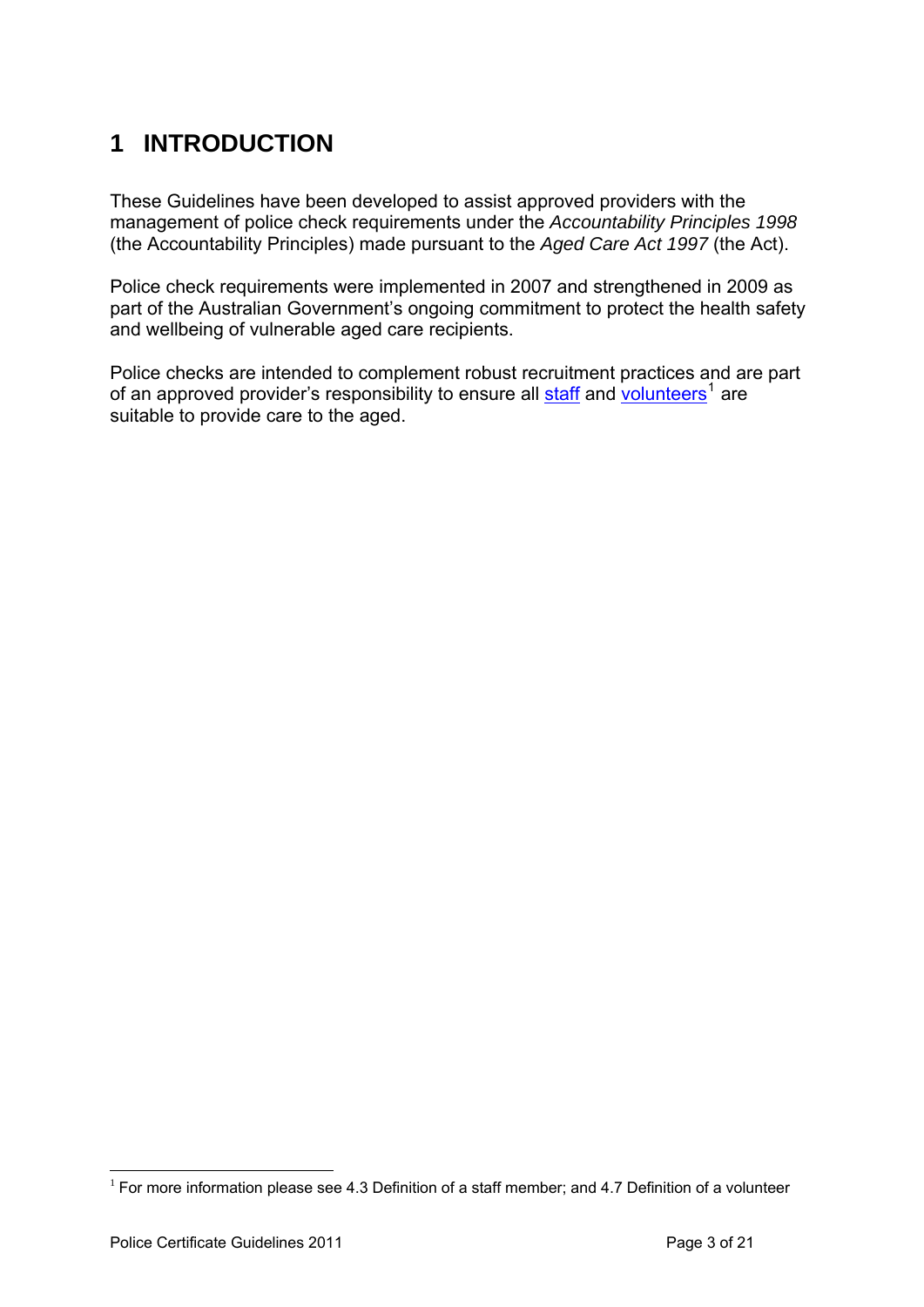# <span id="page-3-0"></span>**2 LEGISLATIVE REQUIREMENTS**

The Act provides a legislative framework for Commonwealth funded aged care services. The Aged Care Principles are a set of 22 principles that provide specific details about what is required or permitted under the Act.

Approved providers have a responsibility under the Act to familiarise themselves with these provisions, along with any state or territory specific legislation. All Commonwealth legislation is available on the Commonwealth Law website: [www.comlaw.gov.au](http://www.comlaw.gov.au/).

- Part 4 of the *Accountability Principles 1998* sets out the police check requirements.
- Sections 19.5A and 19.5B of the *Records Principles 1997*, describe the types of records that need to be kept by approved providers to meet the legislative requirements, and the duty to keep records in accordance with the *Privacy Act 1988*.
- Schedule 2 of the *Quality of Care Principles 1997* (the Accreditation Standards) sets out the requirement for approved providers to have systems in place to identify and ensure compliance with all relevant legislation. This includes state and territory specific legislation.
- Schedule 1 of the *Community Visitors Grant Principles 1997*, sets out the requirements for Community Visitors Scheme (CVS) auspices.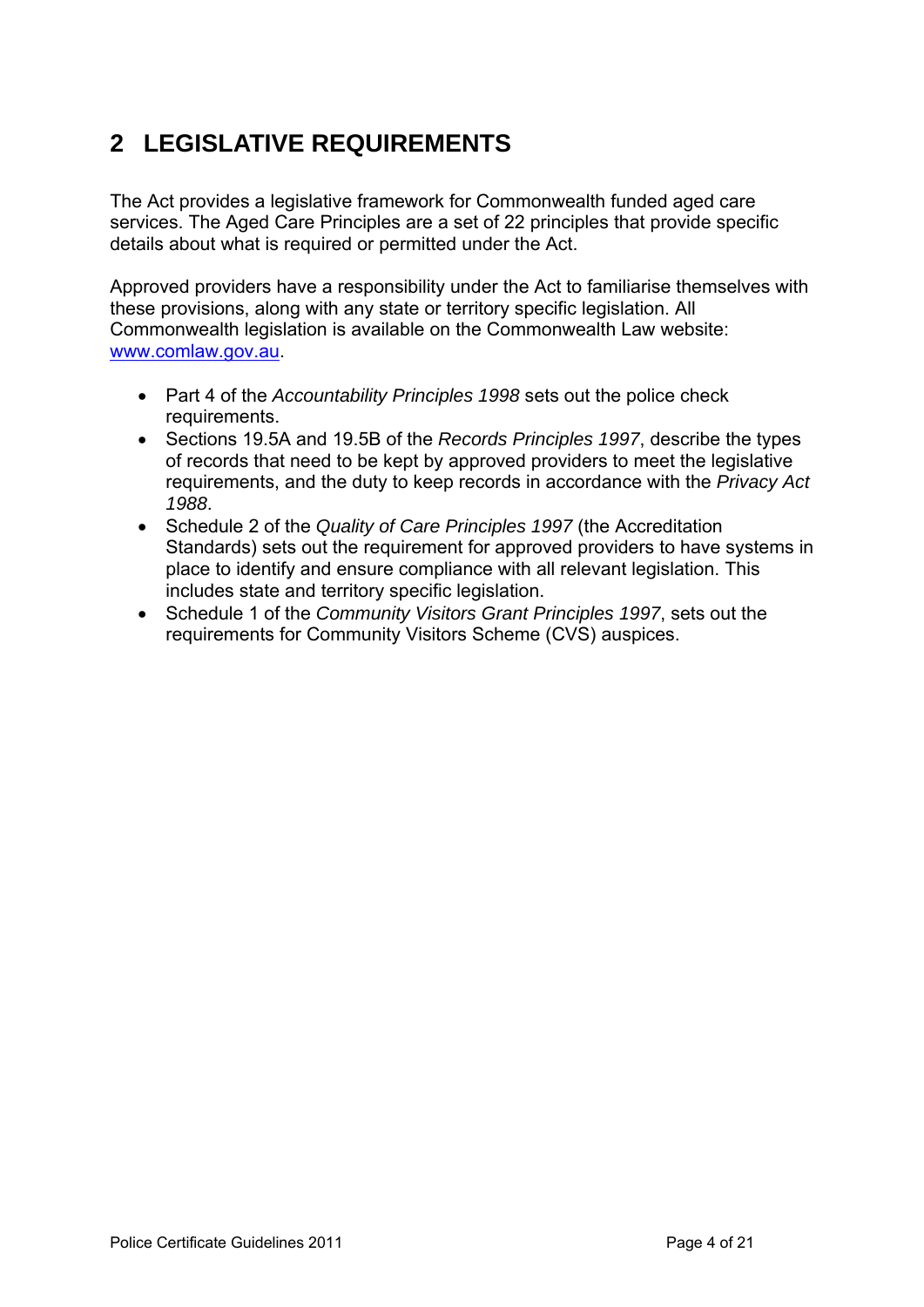# <span id="page-4-0"></span>**3 POLICE CERTIFICATES**

#### <span id="page-4-1"></span>*3.1 Police certificates and police checks*

A police certificate is a report of a person's criminal history; a police check is the process of checking a person's criminal history. The two terms are often used interchangeably in aged care.

#### <span id="page-4-2"></span>*3.2 Police certificate requirements*

A police certificate that satisfies requirements under the Act is a nation wide assessment of a person's criminal history (also called a "National Criminal History Record Check" or a "National Police Certificate") prepared by the Australian Federal Police, a state or territory police service, or a CrimTrac accredited agency.

For more information about assessing police certificates, including the different types, please see 5. [Assessing a Police Certificate.](#page-9-0)

#### <span id="page-4-3"></span>*3.3 CrimTrac certificates*

Police certificates or reports prepared by CrimTrac accredited agencies are considered by the Department as being prepared on behalf of the police services and therefore meet the requirements under the Act. More information about CrimTrac is available at: www.crimtrac.gov.au.

#### <span id="page-4-4"></span>*3.4 Statutory declarations*

Statutory declarations are generally only required in addition to police checks in two instances:

- for essential new  $\frac{\text{staff}}{\text{and } \text{volutions}}^2$  $\frac{\text{staff}}{\text{and } \text{volutions}}^2$  who have applied for, but not yet received, a police certificate; and
- for any staff or volunteers who have been a citizen or permanent resident of a country other than Australia after the age of 16.

In these two instances, a staff member or volunteer can sign a statutory declaration stating that they have never, in Australia or another country, been convicted of murder or sexual assault, or convicted of, and sentenced to imprisonment for, any other form of assault.

Statutory declarations relating to police certificate requirements must be made on the form prescribed under the *Commonwealth Statutory Declarations Act 1959* (the Declarations Act), as the police certificate requirements are in connection with a law of the Commonwealth. Anyone who makes a false statement in a statutory declaration is guilty of an offence under the Declarations Act.

A statutory declaration template is provided at [Appendix 2.](#page-16-0) More information about statutory declarations is available at: [www.ag.gov.au/statdec.](http://www.ag.gov.au/statdec)

<span id="page-4-5"></span><sup>&</sup>lt;u>.</u>  $2$  For more information please see 4.3 Definition of a staff member; and 4.7 Definition of a volunteer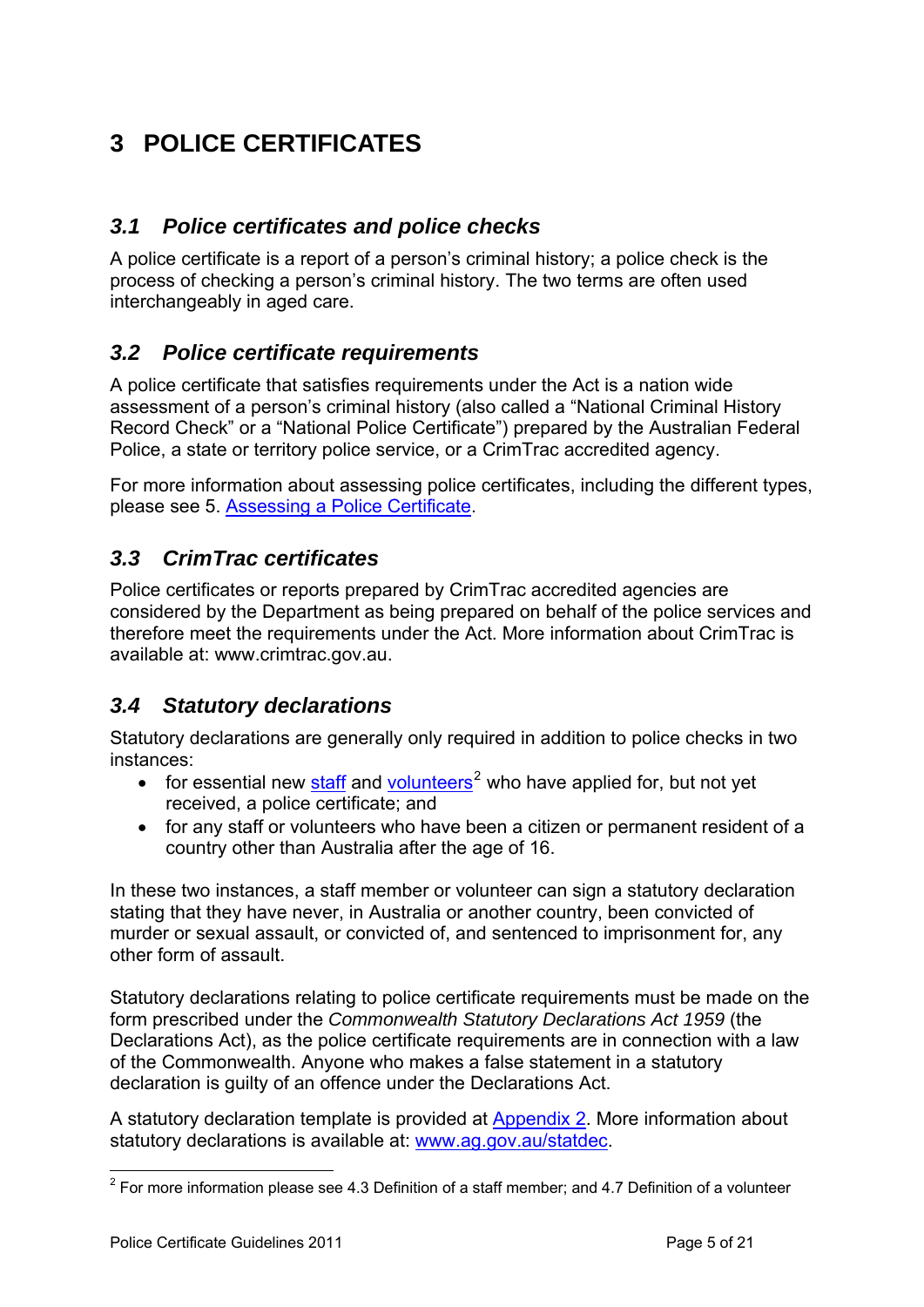# <span id="page-5-0"></span>**4 STAFF, VOLUNTEERS AND CONTRACTORS**

#### <span id="page-5-1"></span>*4.1 Staff and volunteers*

Police certificates, not more than three years old, must be held by:

- all staff members who are reasonably likely to have access to care recipients, whether supervised or unsupervised; and
- volunteers who have unsupervised access to care recipients.

#### <span id="page-5-2"></span>*4.2 Approved provider key personnel*

Key personnel of approved providers are also required to undergo police checks. Obtaining police checks for key personnel is a separate process and has different assessment criteria than for aged care staff and volunteers. For more information about police check requirements for key personnel, please visit [www.health.gov.au](http://www.health.gov.au/) or email: key.personnel@health.gov.au.

#### <span id="page-5-3"></span>*4.3 Definition of a staff member*

A staff member is defined in section 1.18 of the Accountability Principles as a person who:

- a) has turned 16 years of age; and
- b) is employed, hired, retained or contracted by the approved provider (whether directly or through an employment or recruitment agency) to provide care or other services under the control of the approved provider; and
- c) has, or is reasonably likely to have, access to care recipients.

Examples of staff members include:

- key personnel of the approved provider;
- employees and contractors of the approved provider who provide care to recipients (this includes all staff employed, hired, retained or contracted to provide services under the control of the approved provider whether in the residential aged care setting, a community setting or in the care recipient's own home);
- allied health professionals contracted by the approved provider to provide care to recipients;
- kitchen, cleaning, laundry, garden and office personnel employed by the approved provider either directly or through a contract agency; and
- consultants, trainers and advisors for accreditation support or systems improvement who are under the control of the approved provider.

#### <span id="page-5-4"></span>*4.4 Definition of non-staff members*

Under section 1.18 of the Accountability Principles, individuals who are not considered staff members include:

 visiting medical practitioners, pharmacists and other allied health professionals who have been requested by, or on behalf of, a care recipient but are not contracted by the approved provider; and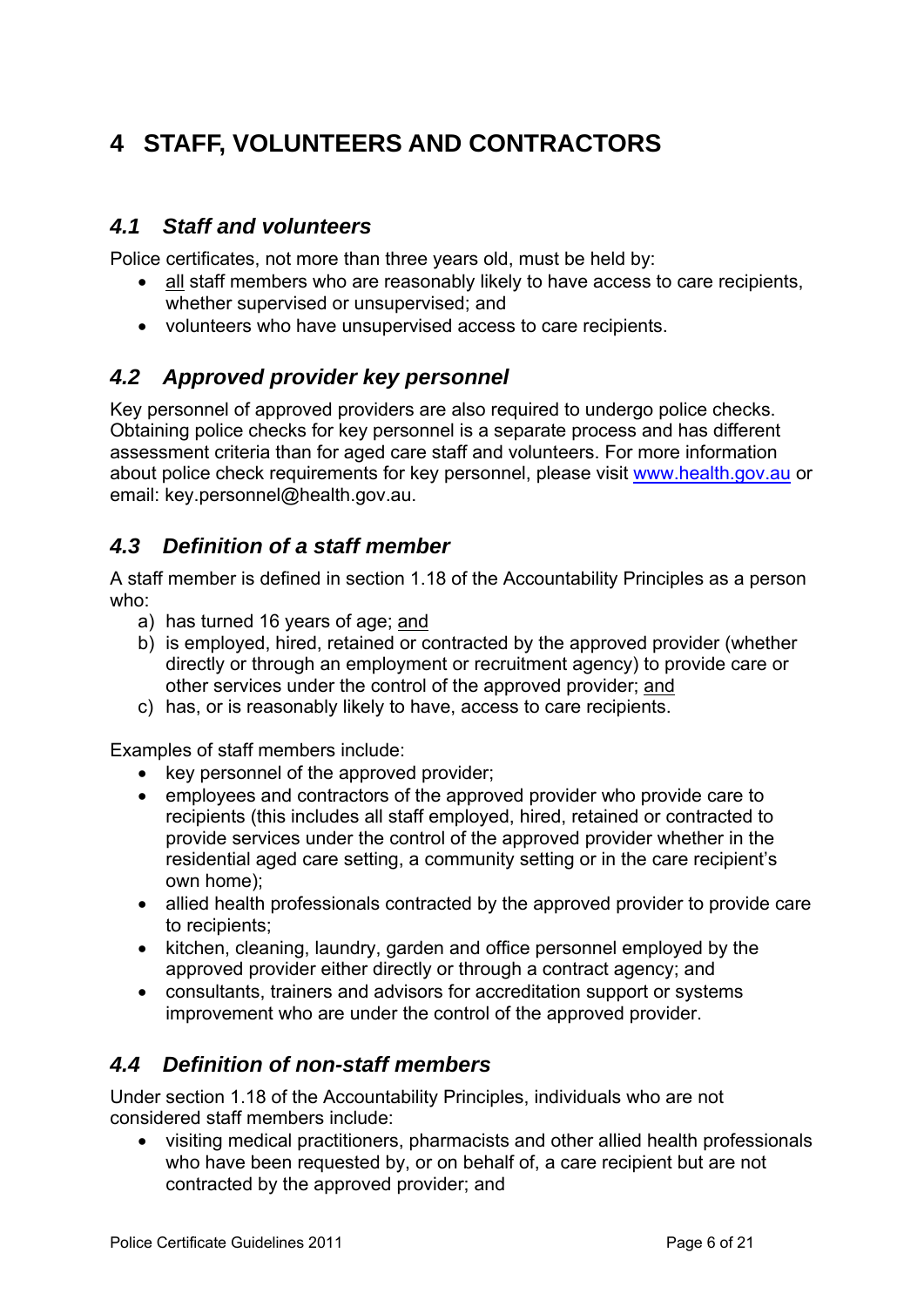• trades people who perform work otherwise than under the control of the approved provider (that is, independent contractors). For example, plumbers, electricians or delivery people who are utilised on an 'adhoc' basis.

#### <span id="page-6-0"></span>*4.5 Contractors*

Where an approved provider has a contract with an agency that provides staff, the individuals may be considered staff members under the Act, including where suppliers sub-contract work to others. The contract between the agency and the approved provider should state that any staff provided that are considered staff members under the Act must have a current police certificate, that does not preclude them from working in aged care.

For more information about assessing police certificate requirements for contractors, please see: 5. [Assessing a police certificate](#page-9-0).

#### <span id="page-6-1"></span>*4.6 Independent contractors*

Police check requirements are not intended to extend to people engaged on an adhoc basis. Trades people engaged to provide a service at a date and time determined by the person providing the service generally do not require police checks. The policy intention is to allow for reasonable judgments to be made.

Approved providers have an overarching responsibility to protect the health, safety and wellbeing of care recipients, and independent contractors should be subject to appropriate supervision.

Approved providers can use the following indicators as a guide to establish whether a person is an independent contractor:

- the service provider has an ABN:
- the service provider advertises his or her services:
- the service provider has clients other than the approved provider;
- the approved provider does not determine the working hours and wages of the service provider;
- the approved provider does not make superannuation payments on behalf of the service provider; and
- the approved provider does not pay the service provider holiday pay or sick leave.

The difference between a contractor and an independent contractor is generally decided on the basis of the degree of control that is exercised over the person's work. A precise determination of whether a contractor is under the control of an approved provider can be difficult, and whether someone is a staff member or an independent contractor is a matter that might ultimately be determined by the courts. A Contractor Decision Tool is available at: [www.business.gov.au](http://www.business.gov.au/IndependentContractors/DecisionTool.aspx) to assist employers to determine whether an individual is a staff member or an independent contractor.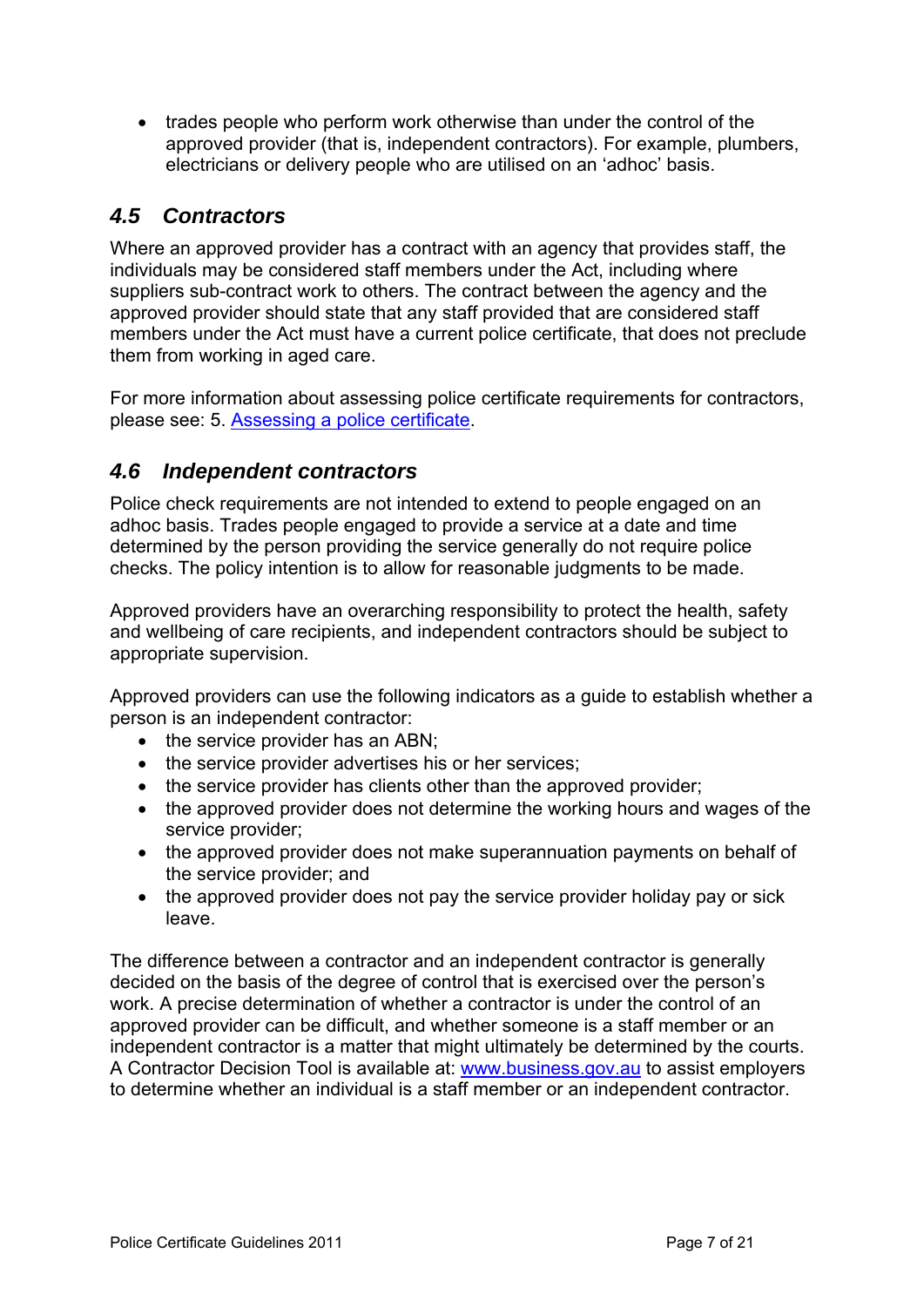#### <span id="page-7-0"></span>*4.7 Definition of a volunteer*

Under section 1.18 of the Accountability Principles a volunteer is defined as a person who:

- a) is not a staff member; and
- b) offers his or her services to the approved provider; and
- c) provides care or other services on the invitation of the approved provider and not solely on the express or implied invitation of a care recipient; and
- d) has, or is reasonably likely to have, unsupervised access to care recipients; and
- e) has turned 16 years of age or, if the person is a full-time student, has turned 18 years of age.

Examples of persons who are not volunteers under this meaning include:

- persons volunteering who are under the age of 16 (except where they are a full-time student, then under the age of 18);
- persons who are expressly or impliedly invited into the aged care service by a care recipient (for example, family and friends of the care recipient); and
- volunteers who only have supervised access to residents (for example, persons who volunteer in an aged care service to read to care recipients, but are not alone with any one care recipient).

#### <span id="page-7-1"></span>*4.8 New staff*

While approved providers should aim to ensure all new staff members and volunteers have obtained a police certificate before they start work, the legislation does provide arrangements for commencing work prior to receipt of a police certificate in exceptional circumstances.

Section 1.22 of the Accountability Principles enables a person to start work prior to obtaining a police certificate and pending an assessment of any criminal conviction identified in the certificate if:

- the care or other service to be provided by the person is essential; and
- an application for a police certificate has been made before the date on which the person first becomes a staff member or volunteer; and
- until the police certificate is obtained, the person will be subject to appropriate supervision during periods when the person has access to care recipients; and
- the person makes a statutory declaration stating that they have never been: a) convicted of murder or sexual assault; or
	- b) convicted of, and sentenced to imprisonment for, any other form of assault.

In such cases, the approved provider must have policies and procedures in place to demonstrate:

- that an application for a police certificate has been made;
- the care and other service to be provided is essential;
- the way in which the person would be appropriately supervised; and
- how supervision will occur in a range of working conditions, e.g. during night shifts and holiday periods when supervisory staff numbers may be limited.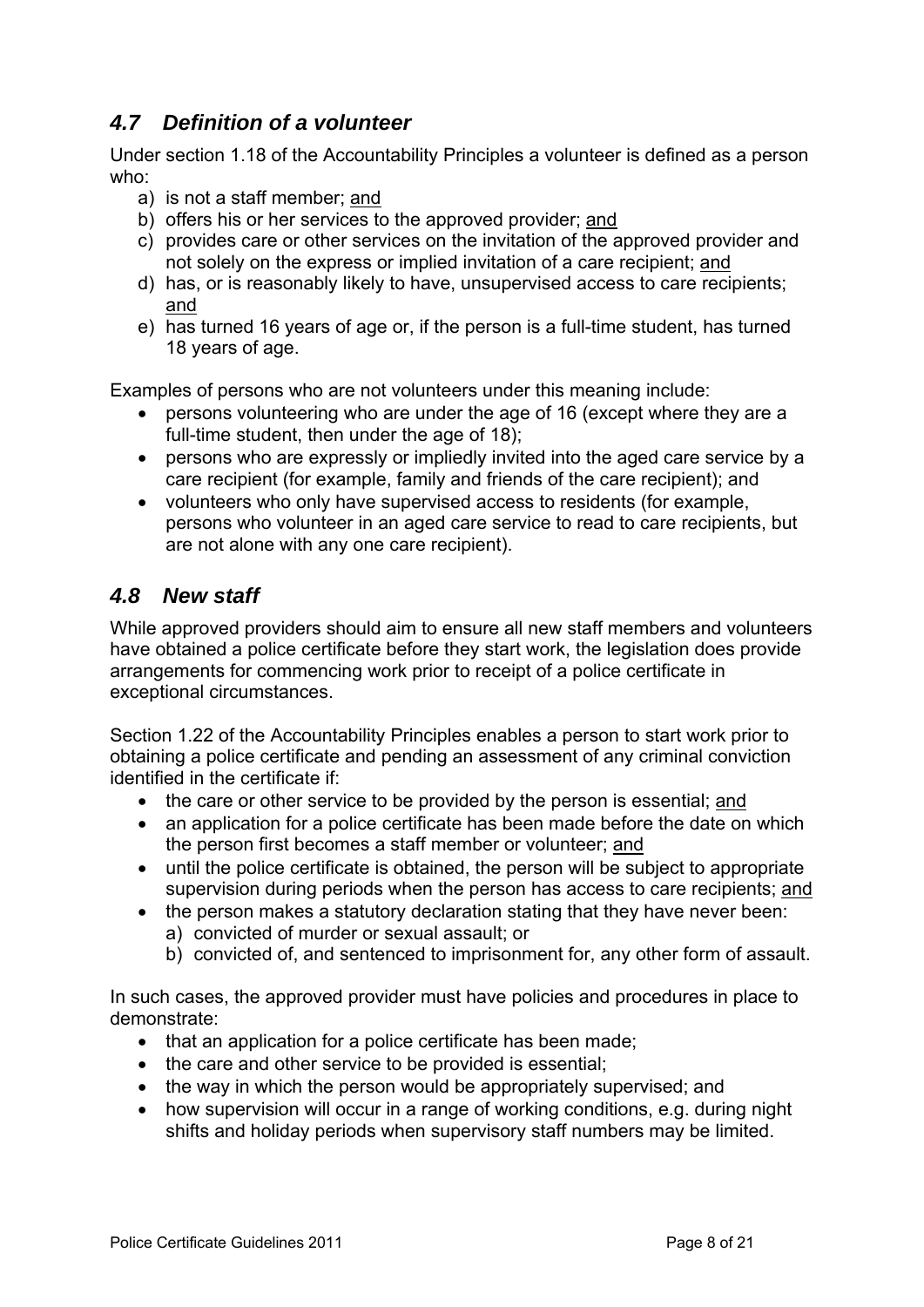### <span id="page-8-0"></span>*4.9 Staff and volunteers who have resided overseas*

Staff members and volunteers who have been citizens or permanent residents of a country other than Australia since turning 16 years of age must make a statutory declaration before starting work in any aged care service, stating that they have never:

- a) been convicted of murder or sexual assault; or
- b) been convicted of, and sentenced to imprisonment for, any other form of assault.

This statutory declaration is in addition to a current national police certificate, as this reports only those convictions recorded in Australian jurisdictions.

### <span id="page-8-1"></span>*4.10 Community Visitors Scheme (CVS) volunteers*

CVS volunteers are required to undergo a police check and these are undertaken and assessed by the CVS auspices prior to a volunteer commencing with the program. Community Visitors will provide approved providers with a 'Letter of Introduction' confirming the date of expiry of their police check. Provided that the letter is current, the home is not required to view the original police certificate.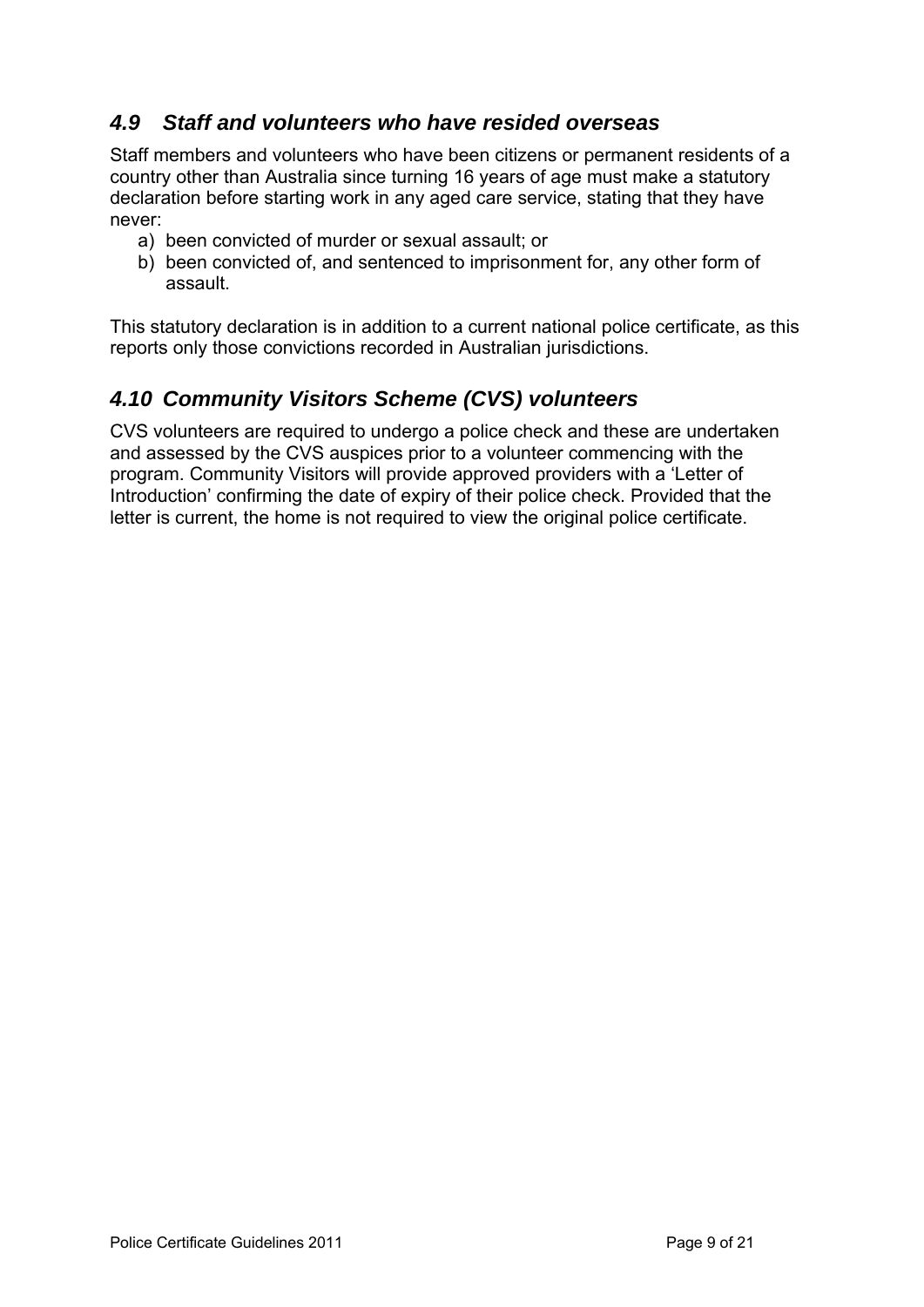# <span id="page-9-0"></span>**5 ASSESSING A POLICE CERTIFICATE**

#### <span id="page-9-1"></span>*5.1 Police certificate format*

Police certificates may have different formats, including printed certificates or electronic reports. Every police certificate or report must record:

- the person's full name and date of birth;
- the date of issue: and
- a reference number or similar.

An approved provider must be satisfied that a certificate is genuine and has been prepared by an Australian Police service or a CrimTrac accredited agency.

The Department does not provide advice on whether a police certificate meets the requirements under the Act. It is up to the approved provider to be satisfied that a certificate meets the requirements, and enables them to assess a person's criminal history. Any police certificate decision should be documented by the approved provider. For more information on record keeping, and the sighting and storing of police certificates, please see 6. [Police Check Administration.](#page-12-0)

#### <span id="page-9-2"></span>*5.2 Purpose of a police certificate*

A police certificate that best satisfies requirements under the Act is one obtained for the purposes of aged care. However, a national criminal history record check undertaken for another purpose will generally also satisfy the requirements. It is best practice to specify the purpose of the police check to the police service or CrimTrac agency issuing the certificate.

#### <span id="page-9-3"></span>*5.3 Police certificate disclosure*

A police certificate discloses whether a person:

- has been convicted of an offence;
- has been charged with and found quilty of an offence but discharged without conviction; or
- is the subject of any criminal charge still pending before a Court.

The information on the certificate is drawn from all Australian jurisdictions and is subject to relevant state and territory spent conviction schemes. For more information about spent convictions, please see *5.8 [Spent convictions](#page-11-2)*.

#### <span id="page-9-4"></span>*5.4 Assessing precluding offences*

The offences that preclude a person under the Act from working in aged care are:

- a conviction for murder or sexual assault; or
- a conviction of, and sentence to imprisonment for, any other form of assault.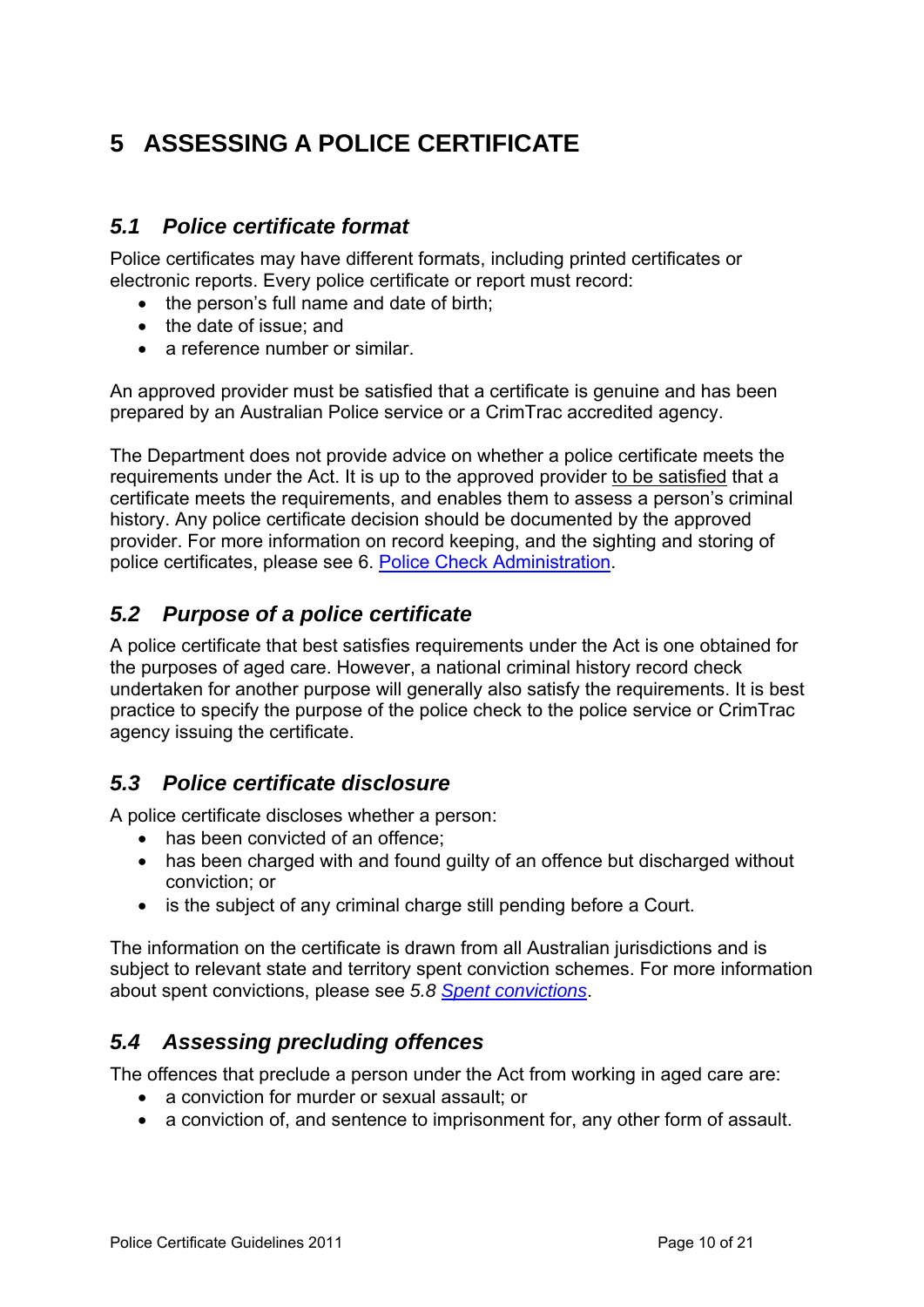Any person with a conviction for a precluding offence must not be employed, contracted, hired, retained, or accepted as an unsupervised volunteer in an aged care service subsidised by the Commonwealth.

The precluding offence definitions are deliberately broad to account for the effect different jurisdictional law has on the accepted terminology for a type of offence. Murder and all forms of sexual assault are considered suitably serious to warrant absolute preclusion from employment; and the reference to being sentenced to imprisonment for any other form of assault is intended to preclude only the more serious forms of physical assault.

### <span id="page-10-0"></span>*5.5 Assessing other offences*

Approved providers should ensure they have policies and procedures in place to assess police certificates that record convictions for offences not considered precluding under the Act. An approved provider's decision regarding the employment of a person with any recorded convictions must be rigorous, defensible and transparent.

For more information please see: *5.7 [Refusing or terminating employment on the](#page-11-1)  [basis of a criminal record](#page-11-1)*

The following considerations are intended as a guide only to assist approved providers in assessing a person's police certificate for their suitability to be either a [staff member](#page-5-3) or [volunteer](#page-7-0)<sup>[3](#page-10-1)</sup> in an aged care service:

Access: the degree of access to care recipients, their belongings, and their information. Considerations include whether the individual will work alone or as part of a team, the level and quality of direct supervision, the location of the work, i.e. residential, community or home based settings.

Relevance: the type of conviction in relation to the duties a person is, or may be undertaking. An approved provider should only have regard to any criminal record information indicating that the person is unable to perform the inherent requirements of the particular job.

Proportionality: whether excluding a person from employment is proportional to the type of conviction.

Timing: when the conviction occurred.

Employment history: whether an individual has been employed since the conviction and the outcome of referee checks with any such employers.

Individual's information: the findings of any assessment reports following attendance at treatment or intervention programs, or other references; and the individual's attitude to the offending behaviour.

<span id="page-10-1"></span><sup>&</sup>lt;u>.</u>  $3$  For more information please see 4.3 Definition of a staff member; and 4.7 Definition of a volunteer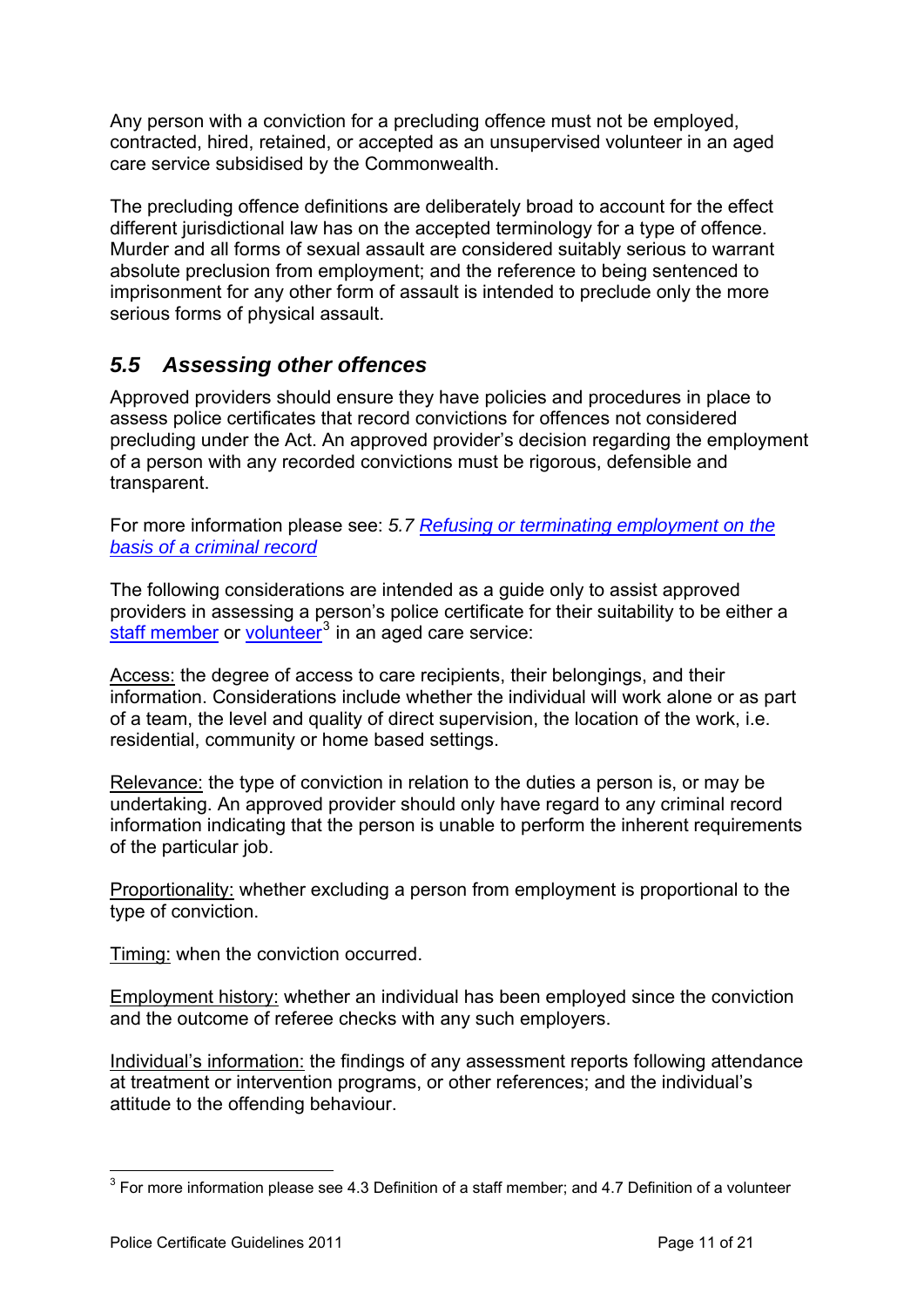Pattern: whether the conviction represents an isolated incident or a pattern of criminality.

Likelihood: the probability of an incident occurring if the person continues with, or is employed for, particular duties.

Consequences: the impact of a prospective incident if the person continues, or commences, particular duties.

Treatment strategies: procedures that will assist in reducing the likelihood of an incident occurring including, for example, modification of duties.

#### <span id="page-11-0"></span>*5.6 Committing an offence during the three year police certificate expiry period*

Approved providers must take reasonable measures to require each of their staff members and volunteers to notify them if they are convicted of a precluding offence in the three year period between obtaining and renewing their police check. If a staff member or volunteer has been convicted of a precluding offence they must not be allowed to continue as a staff member or volunteer.

#### <span id="page-11-1"></span>*5.7 Refusing or terminating employment on the basis of a criminal record*

Approved providers are legally bound under the Act not to allow a person to become, or continue as, a staff member or volunteer if their police certificate records a precluding offence. If in any doubt, approved providers should seek legal advice regarding the refusal or termination of a person's employment on the basis of their criminal record.

Under the *Fair Work Act 2009* there are provisions relating to unfair dismissal and unlawful termination by employers. More information about the *Fair Work Act 2009* is available at: [www.fwa.gov.au.](http://www.fwa.gov.au/) In addition, under the *Human Rights and Equal Opportunity Act 1986*, the Australian Human Rights Commission has the power to inquire into discrimination in employment on the ground of criminal record.

If a person feels they have been discriminated against based on their criminal record in an employment decision of an approved provider, they may make a complaint to the Australian Human Rights Commission. Further information on discrimination on the basis of criminal record is available at: [www.humanrights.gov.au.](http://www.humanrights.gov.au/)

### <span id="page-11-2"></span>*5.8 Spent convictions*

Convictions that are considered "spent" under state, territory and Commonwealth legislation will not be disclosed on a police certificate unless the purpose for the application (for example, working with children) is exempt from the relevant spent conviction scheme.

Spent conviction legislation varies from jurisdiction to jurisdiction. In some circumstances or jurisdictions certain offences cannot be spent.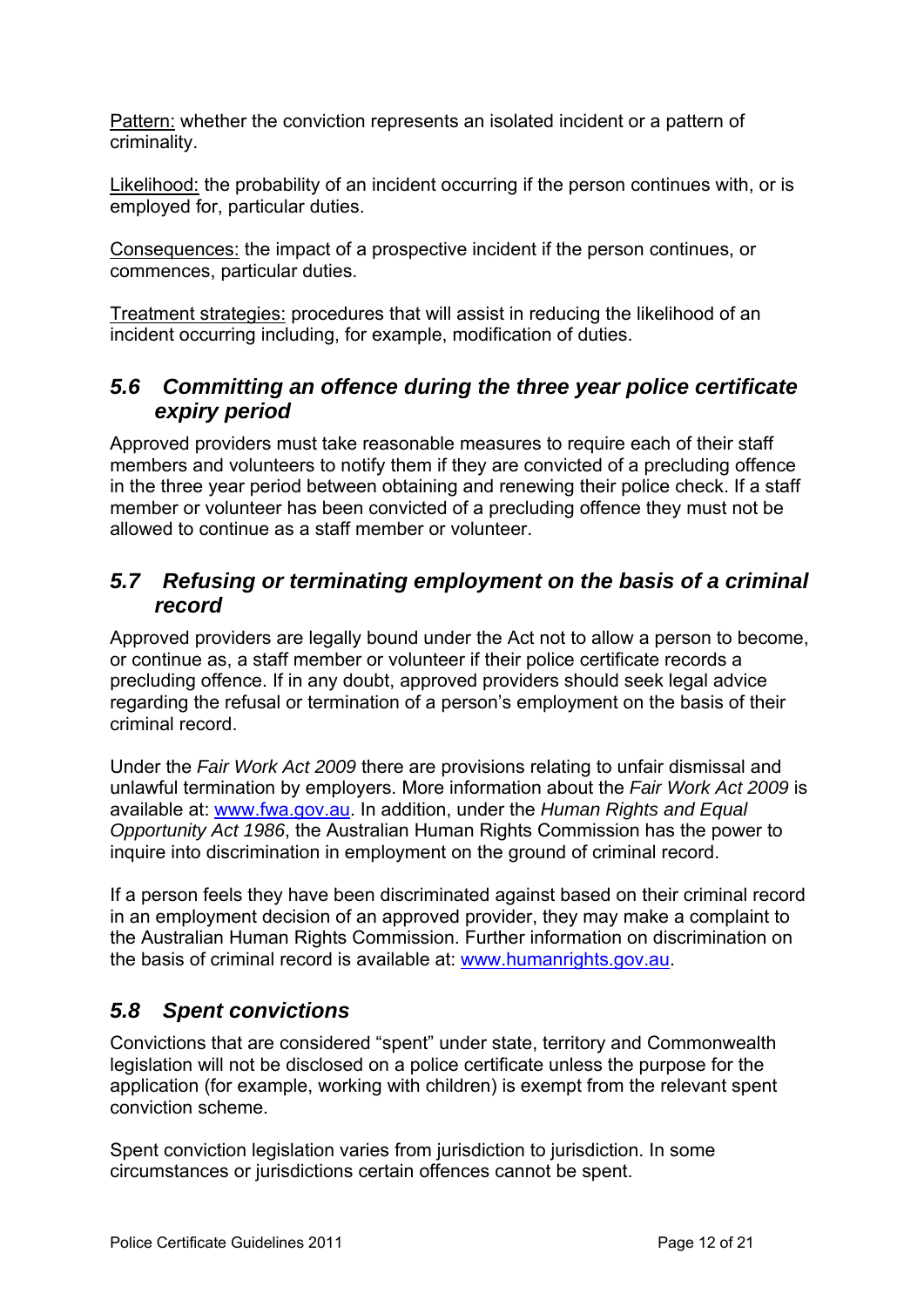# <span id="page-12-0"></span>**6 POLICE CHECK ADMINISTRATION**

#### <span id="page-12-1"></span>*6.1 Record keeping responsibilities*

Approved providers must keep records that can demonstrate that:

- there is a police certificate, which is not more than three years old, for each [staff member](#page-5-3) or [volunteer](#page-7-0)<sup>[4](#page-12-4)</sup>,
- an application has been made for a police certificate where a new staff member or volunteer does not have a police certificate; or
- a statutory declaration has been provided by any staff member or volunteer who has not yet obtained a police certificate or was a citizen or permanent resident of a country other than Australia.

How an approved provider demonstrates their compliance with record keeping requirements is a decision for their organisation to make, based on their circumstances. The collection, use, storage and disclosure of personal information about staff members and volunteers must be in accordance with the *Privacy Act 1988* (Commonwealth). State and territory privacy laws can also impact on the handling of personal information such as a police certificate. Further information about privacy is available at: [www.privacy.gov.au.](http://www.privacy.gov.au/)

The Department recommends that approved providers keep a register of their staff and volunteers' police check information, including police certificate reference numbers and expiry dates. A register template is provided at [Appendix 2](#page-16-0).

#### <span id="page-12-2"></span>*6.2 Sighting and storing police certificates*

When individuals undertake to obtain their own police certificate, or employment agencies hold police certificates, approved providers should sight an original or a certified copy of the police certificate and the information and reference number should be recorded on file.

If it is impossible to assess a person's police certificate for any reason, the individual may be required to obtain a new police certificate in order for the approved provider to meet their responsibilities under the Act.

#### <span id="page-12-3"></span>*6.3 Cost of police certificates for staff and volunteers*

Approved providers have a responsibility to ensure all staff members and volunteers undergo police checks. However, the payment of the cost of obtaining a police certificate is a matter for negotiation between the provider and the individual.

Individuals may be able to claim the cost of the police certificate as a work-related expense for tax purposes. Further advice on this issue is available from the Australian Taxation Office through their website at: [www.ato.gov.au](http://www.ato.gov.au/).

<span id="page-12-4"></span><sup>&</sup>lt;u>.</u>  $4$  For more information please see 4.3 Definition of a staff member; and 4.7 Definition of a volunteer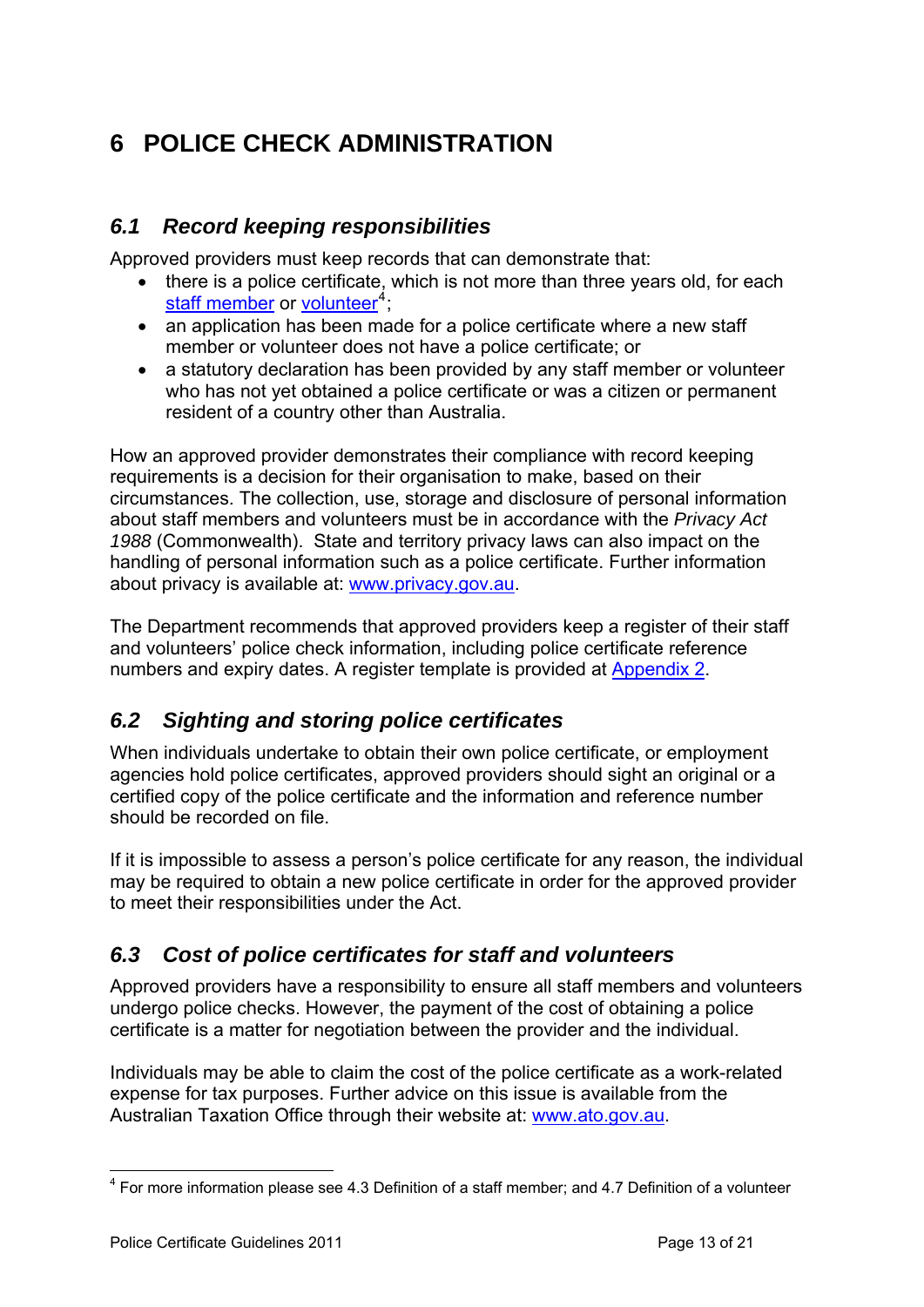Volunteers may be eligible to obtain a police certificate at a reduced cost whether the certificate is requested by an individual or by an approved provider on behalf of a volunteer. This should be confirmed with the agency issuing the police certificate.

### <span id="page-13-0"></span>*6.4 Obtaining certificates on behalf of staff or volunteers*

A person may provide a police certificate to the approved provider or give consent for the approved provider to obtain a police certificate on their behalf. For example in Queensland only Government agencies with legislative authority can obtain police certificates on behalf of individuals.

Approved providers can obtain consent forms from the relevant police services or a CrimTrac accredited agency. In some jurisdictions, parental consent may be required to request a police certificate for an individual under the age of 18 years.

### <span id="page-13-1"></span>*6.5 Police certificate expiry*

Police certificates for all staff and volunteers must remain current and need to be renewed every three years, before they expire. If a police certificate expires while a staff member is on leave, the new certificate must be obtained before the staff member can resume working at the service. Approved providers should note that the application or renewal process can take longer than eight weeks.

#### <span id="page-13-2"></span>*6.6 Documenting decisions*

Any decision taken by an approved provider should be documented in a way that can demonstrate to an auditor the date the decision was made, the reasons for the decision, and the people involved in the decision, i.e. the approved provider, the individual, a legal representative, board members etc.

### <span id="page-13-3"></span>*6.7 Monitoring compliance with police check requirements*

The Aged Care Standards and Accreditation Agency, as part of its normal audit process in relation to the Accreditation Standards, will monitor compliance with the police certificate requirements in residential aged care services. The Department also monitors compliance through its responsibility to ensure approved providers meet their responsibilities under the Act.

Approved providers must have policies and procedures in place to demonstrate suitable management and monitoring of the police certificate requirements for all staff members and volunteers. This includes, for example:

- three-year police check renewal procedures;
- appropriate storage, security and access requirements for information recorded on a police certificate; and
- evidence of an approved provider's decisions in respect of all individuals, or where staff are contracted through another agency, evidence of contractual arrangements with the agency that demonstrates the police certificate requirements.

For more information please see: *6.1 [Record keeping responsibilities](#page-12-1)*.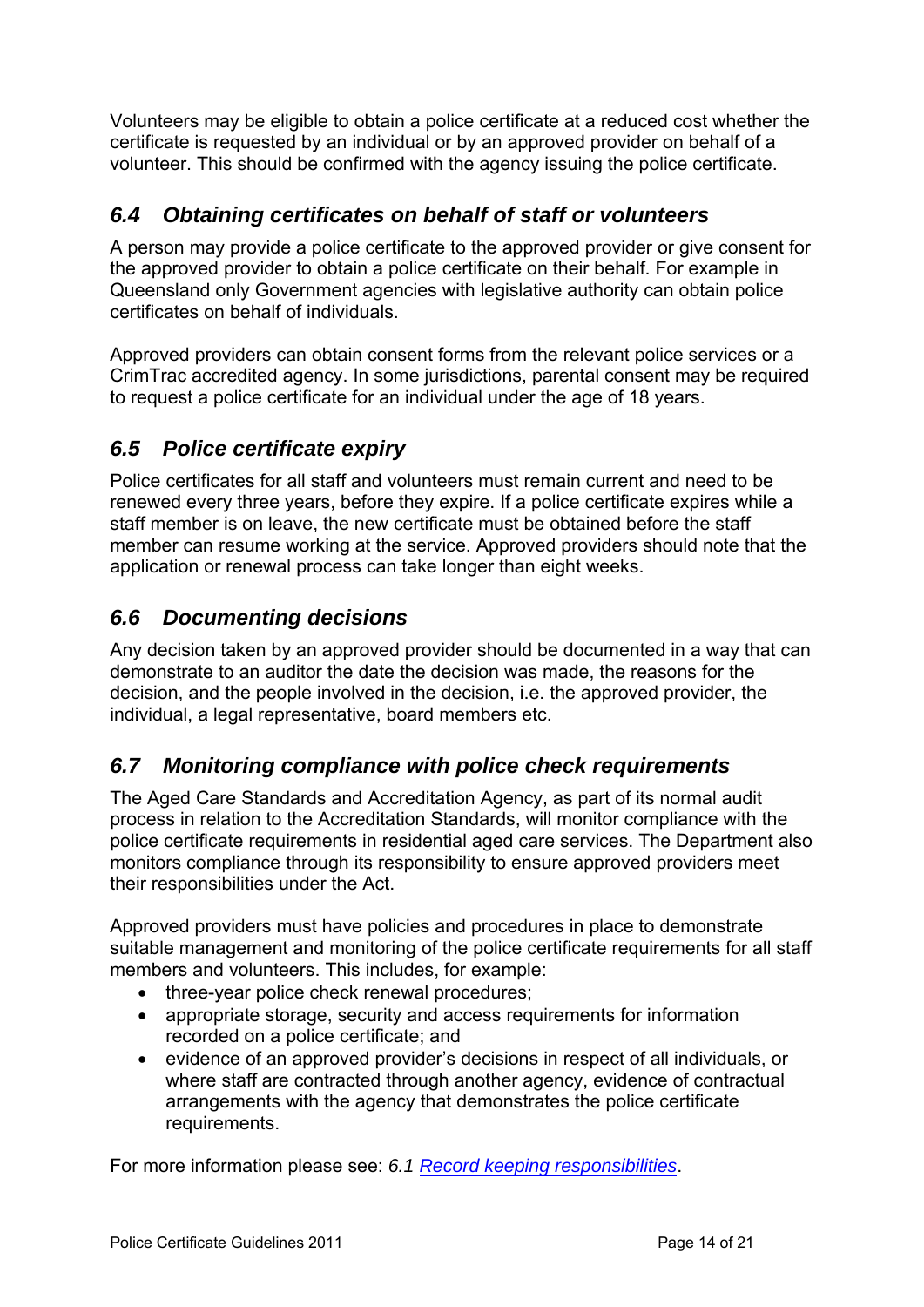## <span id="page-14-0"></span>**7 FURTHER INFORMATION**

### <span id="page-14-1"></span>*7.1 By phone*

For information on aged care call: 1800 200 422.

#### <span id="page-14-2"></span>*7.2 In writing*

For written advice on police check requirements, please email the police.checks@health.gov.au; or write to:

Police Checks MDP 452 Department of Health and Ageing GPO Box 9848 Canberra ACT 2601

### <span id="page-14-3"></span>*7.3 Online*

Information about police check requirements can be found on the Department of Health and Ageing's website at:

[http://www.health.gov.au/internet/main/publishing.nsf/Content/ageing-quality](http://www.health.gov.au/internet/main/publishing.nsf/Content/ageing-quality-factsheet-policechecks-guidelines.htm)[factsheet-policechecks-guidelines.htm](http://www.health.gov.au/internet/main/publishing.nsf/Content/ageing-quality-factsheet-policechecks-guidelines.htm)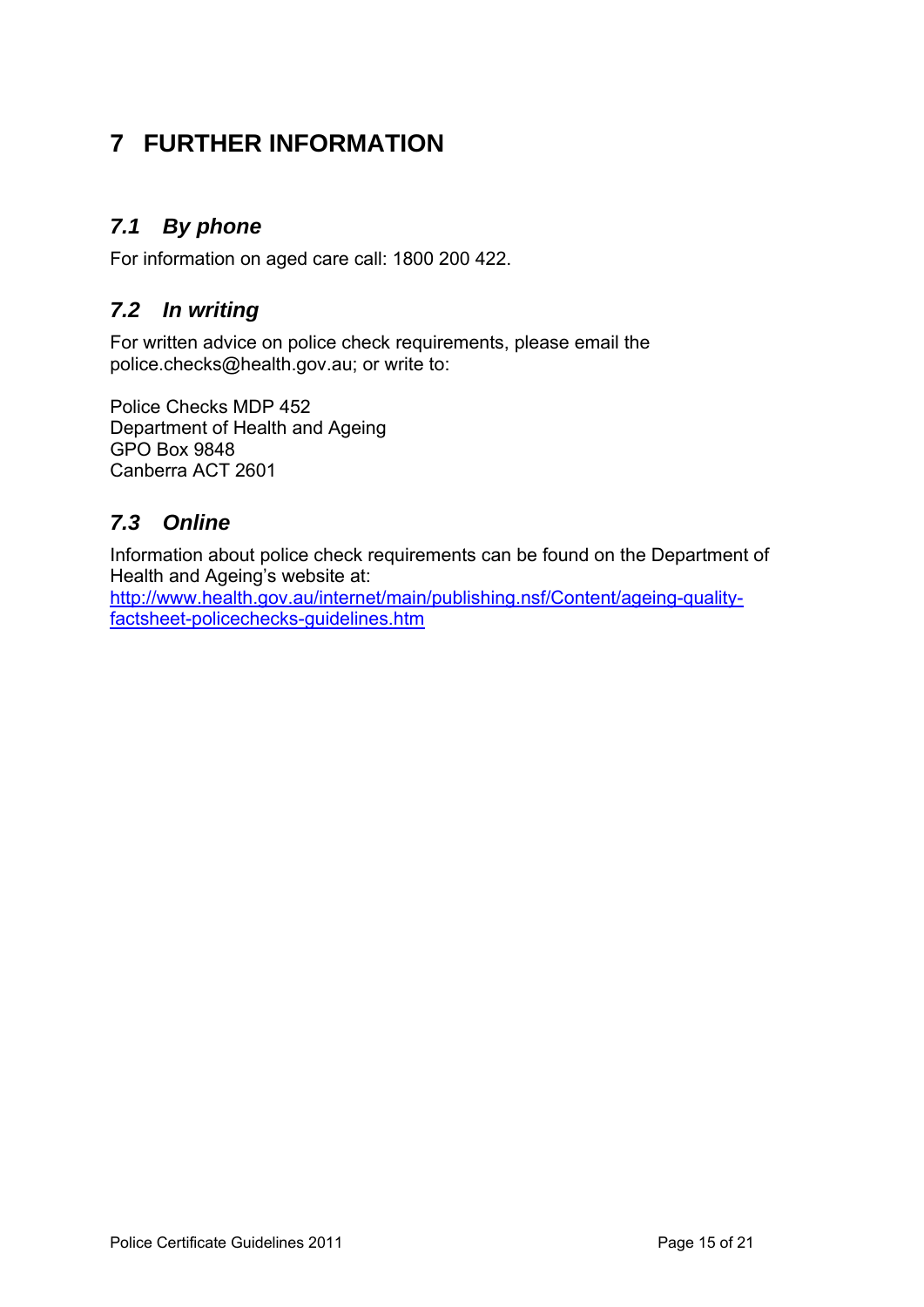## <span id="page-15-0"></span>**8 APPENDICES**

### <span id="page-15-1"></span>*8.1 APPENDIX 1 - POLICE SERVICE CONTACT DETAILS*

| <b>Australian Federal</b><br>Police (for ACT)   | Phone: (02) 6202 3333<br>http://www.afp.gov.au/what-we-do/police-checks/national-<br>police-checks.aspx                                      |
|-------------------------------------------------|----------------------------------------------------------------------------------------------------------------------------------------------|
| <b>New South Wales</b><br><b>Police Service</b> | Phone: (02) 8835 7888<br>http://www.police.nsw.gov.au/about_us/structure/specialist<br>operations/forensic services/criminal records section |
| <b>Victoria Police</b>                          | Phone: 1300 881 596<br>http://www.police.vic.gov.au/content.asp?Document ID=274                                                              |
| Queensland<br><b>Police Service</b>             | Phone: (07) 3364 6705<br>http://www.police.qld.gov.au/services/purchase/polcert.htm                                                          |
| Western Australia<br><b>Police Service</b>      | Phone: (08) 9268 7645<br>http://www.police.wa.gov.au/ABOUTUS/OurServices/Cleara<br>nceCertificates/tabid/1202/Default.aspx                   |
| South Australia<br>Police                       | Phone: (08) 8204 2455<br>http://www.sapolice.sa.gov.au/sapol/services/information re<br>quests/national police certificate.jsp               |
| <b>Tasmania Police</b>                          | Phone (03) 6230 2928<br>http://www.police.tas.gov.au/services-online/police-history-<br>record-checks/                                       |
| Northern Territory                              | Phone: 1800 723 368<br>http://www.nt.gov.au/pfes/index.cfm?fuseaction=page&p=87<br>&m=20&sm=37                                               |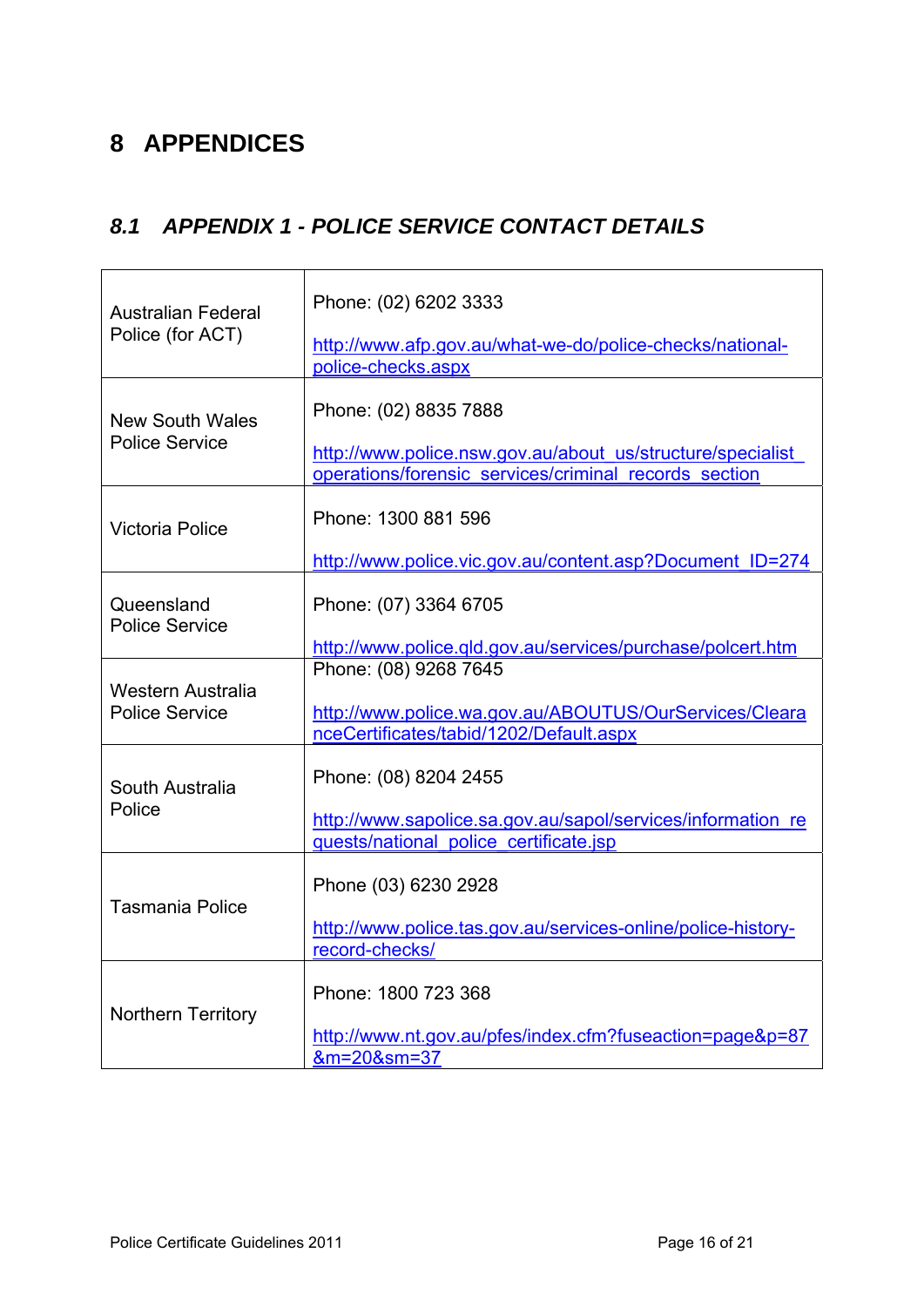#### <span id="page-16-0"></span>*8.2 APPENDIX 2 - STATUTORY DECLARATION TEMPLATE*

#### Commonwealth of Australia STATUTORY DECLARATION *Statutory Declarations Act 1959*

make the following declaration under the *Statutory Declarations Act 1959*:

1 Insert the *name, address and occupation of person making the declaration* 

 $1<sub>1</sub>$ 

2

*2 Set out matter declared to in numbered paragraphs* 

I declare that (place a tick or cross in applicable box):

on $5$  on  $5$  on  $5$  on  $5$  on  $5$ 

□ since turning 16 years of age, I have been a citizen or permanent resident of a country/countries other than Australia.

□ since turning 16 years of age, I have never been a citizen or permanent resident of a country/countries other than Australia

I declare that I have never been convicted of murder or sexual assault; or convicted of, and sentenced to imprisonment for, any other form of assault.

I understand that a person who intentionally makes a false statement in a statutory declaration is guilty of an offence under section 11 of the *Statutory Declarations Act 1959*, and I believe that the statements in this declaration are true in every particular.

 $on<sup>5</sup>$  of<sup>6</sup>

*3 Signature of person making the declaration* 

*4 Place* 

*5 Day* 

 $\lambda$  *nonth* and year **Declared at**  $\lambda$  **1** *C***<sub>1</sub> <b>***C***<sub>1</sub>** *C***<sub>1</sub>** *C***<sub>1</sub>** *C***<sub>1</sub>** *C***<sub>1</sub>** *C***<sub>1</sub>** *C***<sub>1</sub>** *C***<sub>1</sub>** *C***<sub>1</sub>** *C***<sub>1</sub>** *C***<sub>1</sub>** *C***<sub>1</sub>** *C***<sub>1</sub>** *C***<sub>1</sub>** *C***<sub>1</sub>** *C***<sub>1</sub>** *C***<sub>1</sub>** *C***<sub>1</sub>** *C***<sub>1**</sub> *6 Month and* year

Before me.<sup>7</sup>

3

*7 Signature of person before whom the declaration is made (see over)* 

*8 Full name, qualification*  and address of person before whom the declaration is made (in printed letters)

Note 1 A person who intentionally makes a false statement in a statutory declaration is guilty of an offence, the punishment for which is imprisonment for a term of 4 years — see section 11 of the *Statutory Declarations Act 1959*.

Note 2 Chapter 2 of the Criminal Code applies to all offences against the Statutory Declarations Act 1959 — see section 5A of the *Statutory Declarations Act 1959*.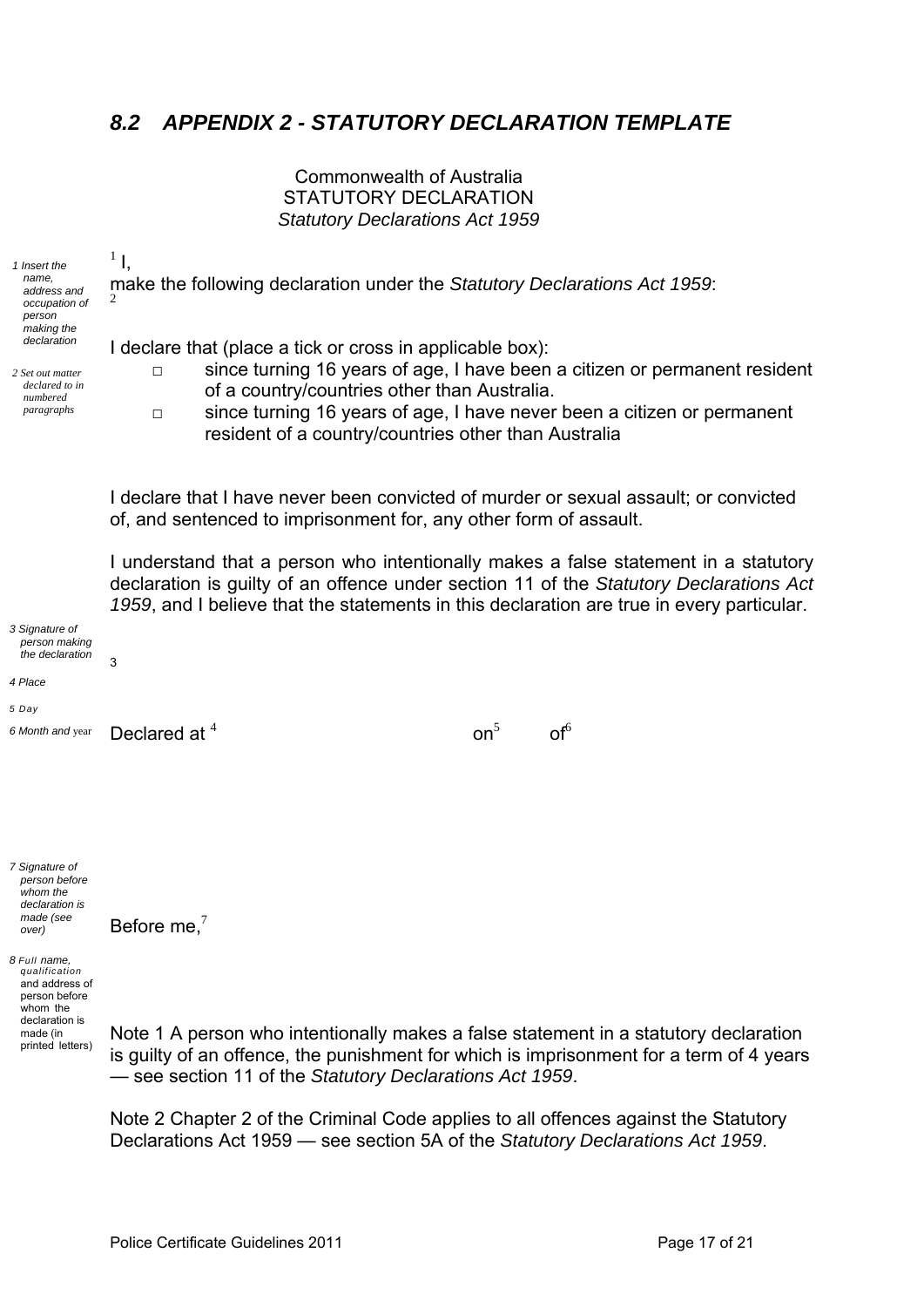A statutory declaration under the Statutory Declarations Act 1959 may be made before–

(1) a person who is currently licensed or registered under a law to practise in one of the following occupations:

| Chiropractor         | Dentist             | Legal practitioner |
|----------------------|---------------------|--------------------|
| Medical practitioner | Nurse               | Optometrist        |
| Patent attorney      | Pharmacist          | Physiotherapist    |
| <b>Devehologiet</b>  | Trademarke attornew | Vatarinary surgeo  |

|             | Legal practi |
|-------------|--------------|
|             | Optometrist  |
| st          | Physiothera  |
| ks attornev | Veterinary s |

Psychologist **Trademarks attorney** Veterinary surgeon (2) a person who is enrolled on the roll of the Supreme Court of a State or Territory, or the High Court of Australia, as a legal practitioner (however described); or

(3) a person who is in the following list:

Agent of the Australian Postal Corporation who is in charge of an office supplying postal services to the public Australian Consular

Officer or Australian Diplomatic Officer (within the meaning of the Consular Fees Act 1955)

Bailiff

Bank officer with 5 or more continuous years of service Building society officer with 5 or more years of continuous service

Chief executive officer of a Commonwealth court

Clerk of a court

Commissioner for Affidavits

Commissioner for Declarations

Credit union officer with 5 or more years of continuous service Employee

of the Australian Trade Commission who is:

(a) in a country or place outside Australia; and

(b) authorised under paragraph 3 (d) of the Consular Fees Act 1955; and

(c) exercising his or her function in that place Employee of

the Commonwealth who is:

(a) in a country or place outside Australia; and

(b) authorised under paragraph 3 (c) of the Consular Fees Act 1955; and

- (c) exercising his or her function in that place Fellow of the National Tax Accountants' Association Finance company officer with 5 or more years of continuous service
- Holder of a statutory office not specified in another item in this list

Judge of a court

Justice of the Peace

**Magistrate** 

Marriage celebrant registered under Subdivision C of Division 1 of Part IV of the Marriage Act 1961

Master of a court

Member of Chartered Secretaries Australia

Member of Engineers Australia, other than at the grade of student

Member of the Association of Taxation and Management Accountants

Member of the Australasian Institute of Mining and Metallurgy

Member of the Australian Defence Force who is:

(a) an officer; or

 $(b)$  a non-commissioned officer within the meaning of the Defence Force Discipline Act 1982 with 5 or more years of continuous service; or

(c) a warrant officer within the meaning of that Act

Member of the Institute of Chartered Accountants in Australia, the Australian Society of Certified Practising Accountants or the National Institute of Accountants

Member of:

(a) the Parliament of the Commonwealth; or

(b) the Parliament of a State; or

(c) a Territory legislature; or

(d) a local government authority of a State or Territory

Minister of religion registered under Subdivision A of Division 1 of Part IV of the Marriage Act 1961 Notary public

Permanent employee of the Australian Postal Corporation with 5 or more years of continuous service who is employed in an office supplying postal services to the public

Permanent employee of:

(a) the Commonwealth or a Commonwealth authority; or

(b) a State or Territory or a State or Territory authority; or

(c) a local government authority;

with 5 or more years of continuous service who is not specified in another item in this list

Person before whom a statutory declaration may be made under the law of the State or Territory in which the declaration is made

#### Police officer

Registrar, or Deputy Registrar, of a court

Senior Executive Service employee of:

(a) the Commonwealth or a Commonwealth authority; or

(b) a State or Territory or a State or Territory authority Sheriff

Sheriff's officer

Teacher employed on a full-time basis at a school or tertiary education institution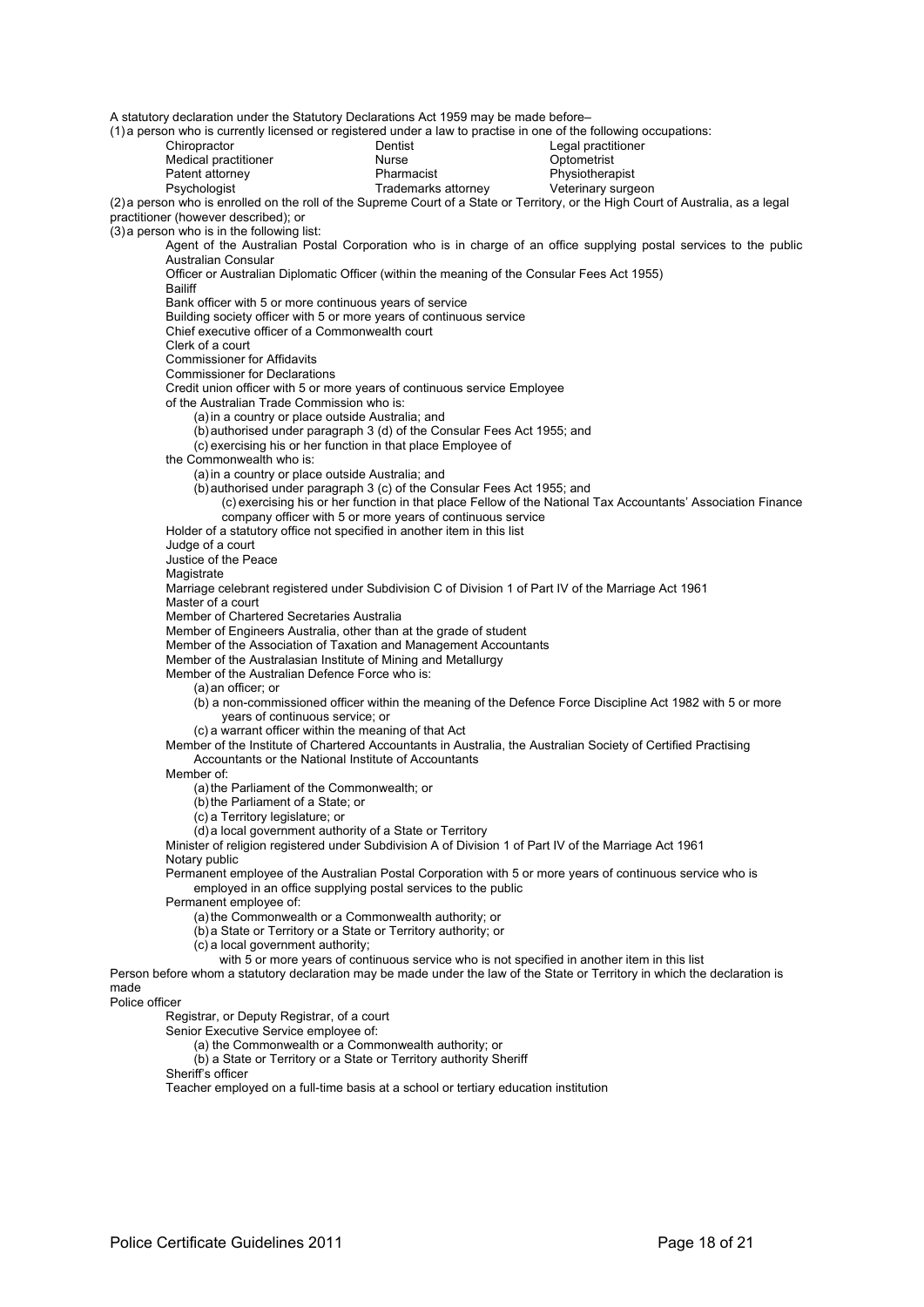### <span id="page-18-0"></span>*8.3 APPENDIX 3 - INDIVIDUAL ASSESSMENT FORM*

| Name of person                                                                                                                                                               |                                                                                                                                                                               |
|------------------------------------------------------------------------------------------------------------------------------------------------------------------------------|-------------------------------------------------------------------------------------------------------------------------------------------------------------------------------|
| Description of position the<br>person occupies or will<br>occupy                                                                                                             |                                                                                                                                                                               |
| The person provided, or<br>gave approval for the                                                                                                                             | Yes. Evidence recorded.                                                                                                                                                       |
| approved provider to<br>obtain, an original or<br>certificate copy report of<br>his/her police certificate                                                                   | No. A person who does not provide, or give consent for<br>an approved provider to obtain his/her police certificate,<br>is precluded from employment in an aged care service. |
| Date police certificate<br>requested                                                                                                                                         |                                                                                                                                                                               |
| Date police certificate<br>received                                                                                                                                          |                                                                                                                                                                               |
| The police certificate<br>disclosed no convictions                                                                                                                           |                                                                                                                                                                               |
| The police certificate<br>disclosed a conviction<br>requiring further<br>assessment                                                                                          | Ensure there is evidence on file regarding the further<br>assessment that was undertaken and the result of the<br>assessment.                                                 |
| The police certificate<br>disclosed a conviction of<br>murder or sexual assault;<br>or a conviction of, and<br>sentence to imprisonment<br>for, any other form of<br>assault | The individual is precluded from employment.                                                                                                                                  |

| Date: _________________________ |  |  |
|---------------------------------|--|--|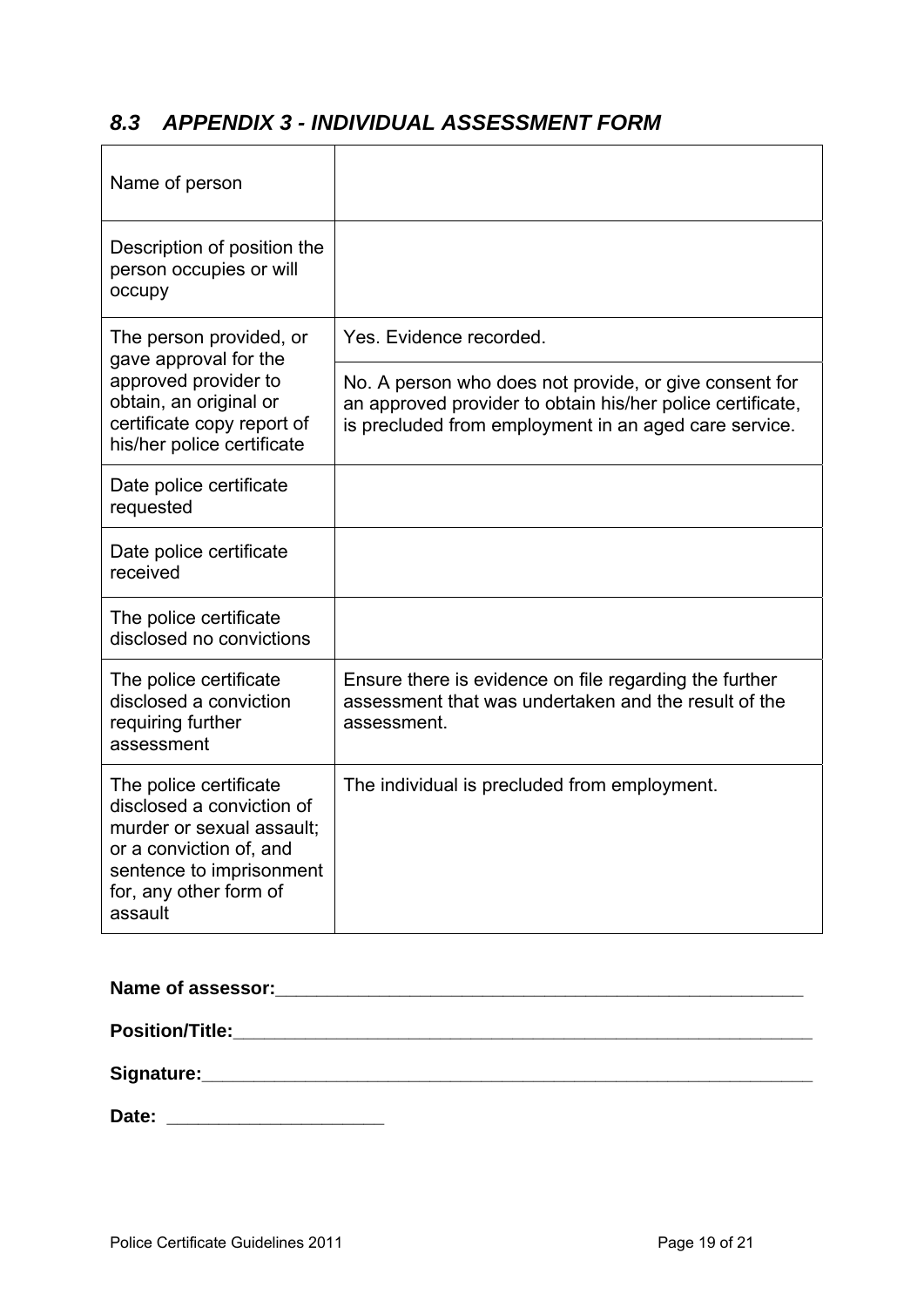#### *8.4 APPENDIX 4 - POLICE CERTIFICATE REGISTER*

<span id="page-19-0"></span>

| <b>Name</b> | Date of birth | <b>Position</b> | <b>Police certificate</b><br>reference no. | Date of<br>issue | Date of<br>expiry |
|-------------|---------------|-----------------|--------------------------------------------|------------------|-------------------|
|             |               |                 |                                            |                  |                   |
|             |               |                 |                                            |                  |                   |
|             |               |                 |                                            |                  |                   |
|             |               |                 |                                            |                  |                   |
|             |               |                 |                                            |                  |                   |
|             |               |                 |                                            |                  |                   |
|             |               |                 |                                            |                  |                   |
|             |               |                 |                                            |                  |                   |
|             |               |                 |                                            |                  |                   |
|             |               |                 |                                            |                  |                   |
|             |               |                 |                                            |                  |                   |
|             |               |                 |                                            |                  |                   |
|             |               |                 |                                            |                  |                   |
|             |               |                 |                                            |                  |                   |
|             |               |                 |                                            |                  |                   |